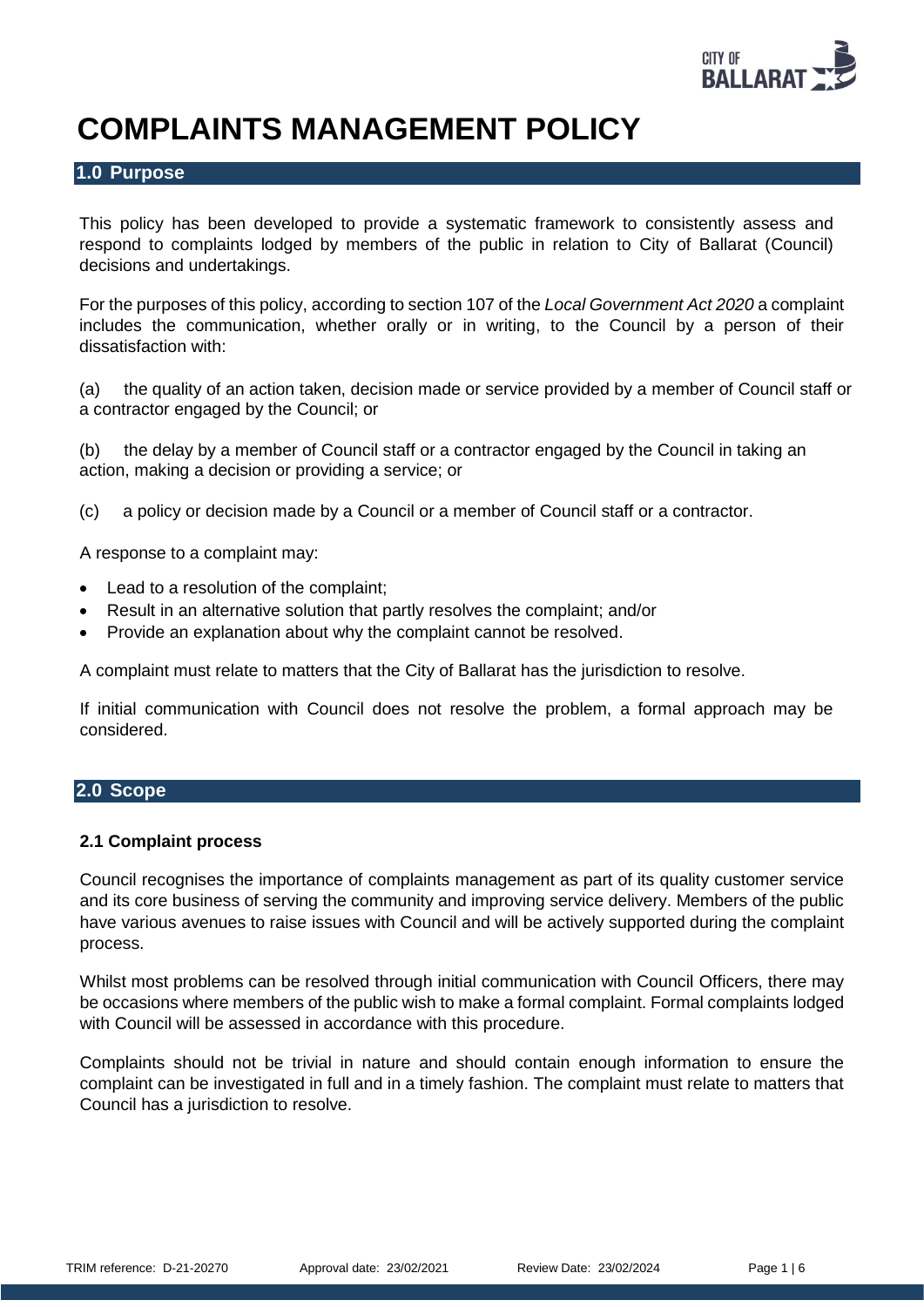

## **2.2 What is not considered a complaint?**

Some matters are not deemed as a complaint and therefore are not covered by this policy. They include:

- Contact with the Council to seek assistance, access to a new service, or advice about a matter for which Council has responsibility;
- Reports of a hazard (e.g. fallen tree);
- Reports concerning neighbours that are dealt with under legislation, local laws or other regulations administered or enforced by Council to be enacted (e.g. dog barking, noise issues);
- A request for information or an explanation of a policy or procedure;
- Decisions made under legislation which provides for separate avenues of appeal (e.g. *Building Act 1993* decisions and General Local Law prosecutions);
- An alleged breach under the Councillor Code of Conduct;
- Decisions of Council's Insurance department related to Requests for Compensation which have their own appeals process; or
- Comments on social media which have not been directed to Council in accordance with this policy.

# **3.0 Policy Statement**

## **3.1 Administrative Complaints**

Administrative complaints are complaints about matters that relate to an action or decision made by Council Officers.

All administrative complaints must be lodged via the appropriate avenue for the complaint to be accepted. This is considered stage 1. To make a complaint to Council, members of the public can:

- Contact Council directly through Customer Service on 5320 5500. The Customer Service Officer will discuss the concerns with the member of the public. If the matter cannot immediately be resolved, the complaint will be referred to the relevant Council Officer.
- Put the complaint in writing to assist Council understand the details of the complaint. Email: [info@ballarat.vic.gov.au](mailto:info@ballarat.vic.gov.au) or write to PO Box 655 Ballarat, Victoria 3353.

Interpreter services are available for non-English speaking customers by phoning the Translating & Interpreting Service on 13 14 50.

A Council Officer will acknowledge the complaint within 5 business days and will endeavour to resolve the complaint at the earliest opportunity or at most within one month. Where the matter is more complex this time period may be extended. The complainant will be kept informed throughout the process.

Complaints addressed to the CEO and/or Councillors, will be forwarded to the relevant department for investigation and response and managed in accordance with this policy.

## **3.1.1 Internal Review of Administrative Complaint**

Review of an administrative complaint will be investigated by the service area that provided the service. The review must be independent of:

- The person who took the action; and
- The person who made the decision; and
- The person who provided the service.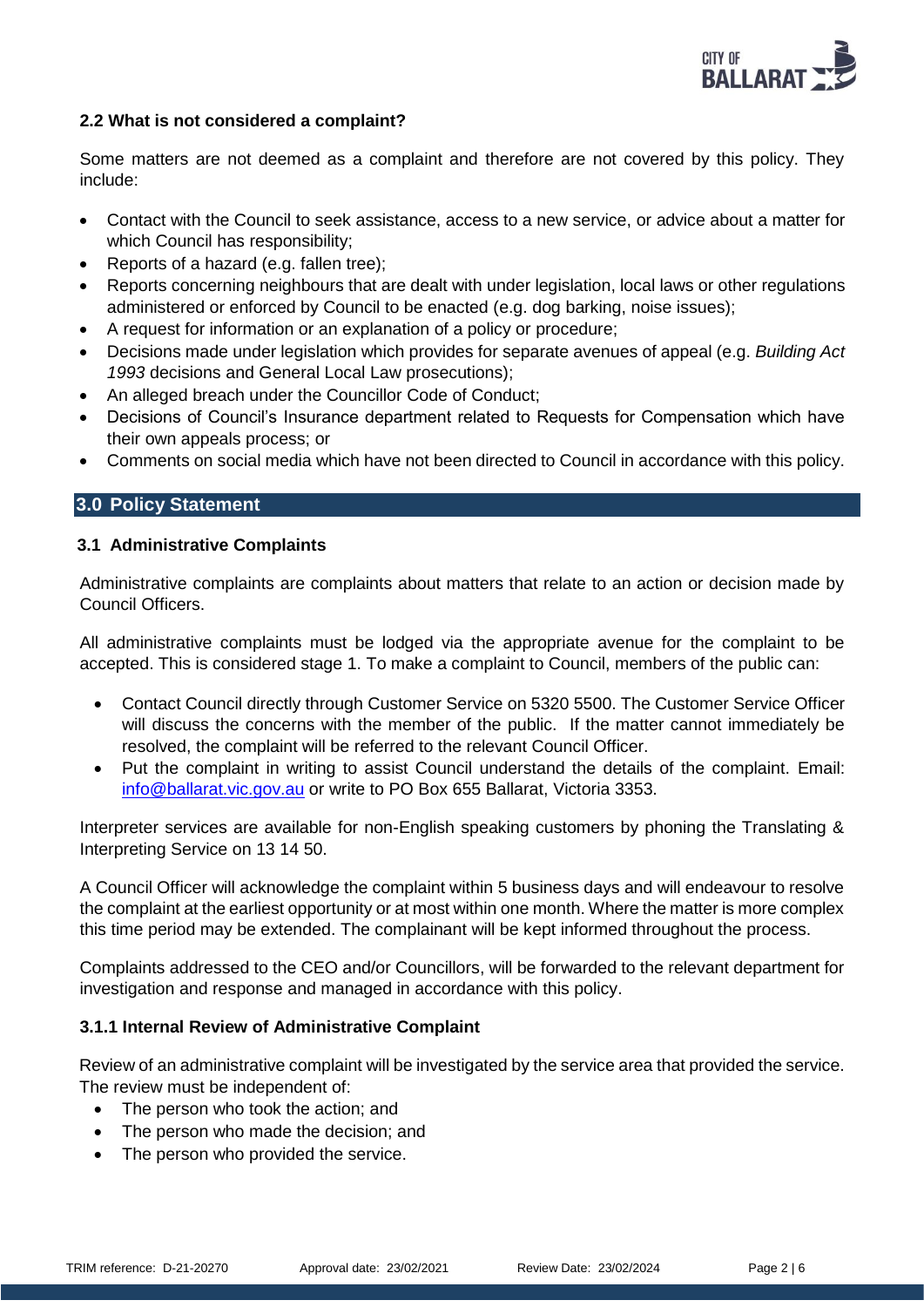

If the complaint is about a Council Officer, that officers Manager/Coordinator will investigate the complaint.

- 1. If the complainant is not satisfied that the complaint was handled appropriately or in accordance with relevant Council policies, they may ask for a Stage 2 review. This request for review may be made in writing or verbally and the complainant must detail the reasons why they felt that the complaint was not appropriately managed and/or which Council policies were not adhered to.
- 2. If the complaint reaches Stage 2, it is to be investigated by the Manager or Executive Manager of the relevant service area and a response provided as soon as possible. If the complainant believes that the complaint was handled inappropriately or not in accordance with relevant Council policies, they may ask for a Stage 3 review to the Director of the relevant service area. This request for review must be made in writing and the complainant must detail the reasons why they felt that the complaint was not appropriately managed and/or which Council policies were not adhered to.
- 3. The Director of the relevant service area will review the complaint and provide a response at the earliest opportunity.
- 4. If the complainant is still not satisfied with the outcome of an investigation, they may choose to contact an external organisation that can consider matters relating to Local Government. Further information on complaints to external organisations can be found later in this document.

All complaints commence at stage 1. Where an initial complaint is directed to the CEO, it may be allocated to the relevant department to enable stage 1 of the process to be conducted.

# **3.2 Formal Council decisions**

Decisions made during Council meetings, are published in the Council minutes and include the precise wording of the Council decision. The Public Council Agenda includes the Council Officer report relating to the subject. Some reports are confidential in nature and heard in closed Council meetings in accordance with the *Local Government Act 2020* and are not publicly available. In these instances, only the decision will be published. Minutes and Agendas for the previous 12 months are available online at [http://www.ballarat.vic.gov.au](http://www.ballarat.vic.gov.au/)

In some circumstances, the process of making formal Council decisions involves public consultation. Council will advise if there is a public consultation process where members of the public can participate.

Possible ways for members of the public to raise a concern with formal Council decisions include:

- Speaking with or writing to Councillors (Councillor email details are available on the Council website);
- Requesting to speak on a matter at a meeting of the Council. The matter must be on the agenda. (Contact Council's Governance Unit on 5320 5875); or
- Raising the matter during public question time at a Council meeting.

## **3.3 Complaints regarding breach of privacy**

When a complainant considers there has been a breach of privacy by the Council, a complaint is made via Council's Privacy Officer.

Refer to Council's Privacy Policy for the handling process for complaints regarding breach of privacy.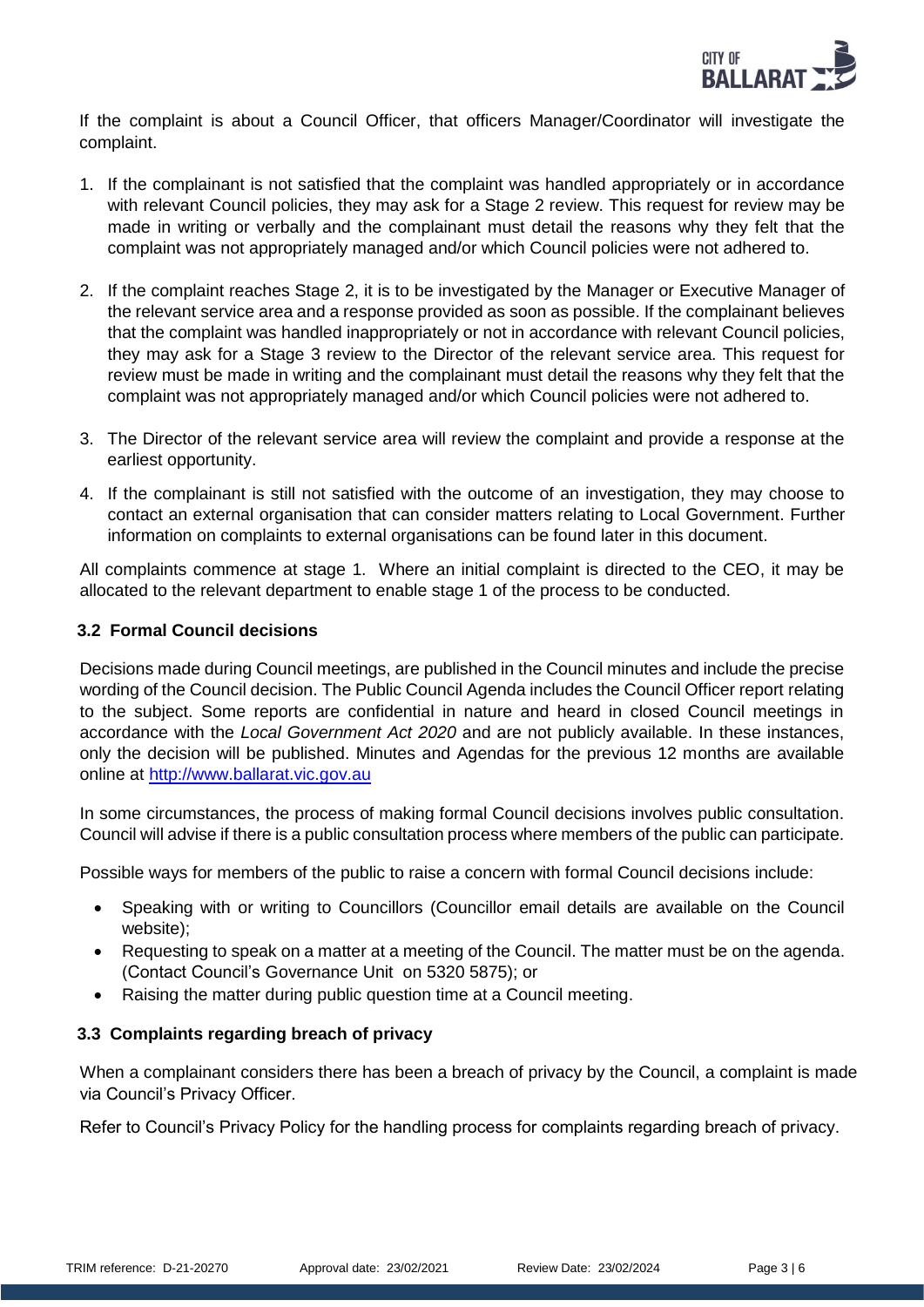

## **3.4 Public Interest Disclosure Complaints**

Complainants of corrupt or improper conduct by a public officer or body may make a Public Interest Disclosure Complaint. More information can be found on Councils website [https://www.ballarat.vic.gov.au/public-interest-disclosures.](https://www.ballarat.vic.gov.au/public-interest-disclosures)

#### **3.5 Neighbourhood Disputes**

Occasionally Council will receive a complaint involving neighbours which in many instances cannot be resolved by Council. On these occasions Council may direct complainants to other resources including: Dispute Settlement Centre on 1300 372 888; the Law Handbook [www.lawhandbook.org.au;](http://www.lawhandbook.org.au/) and Reaching Agreement [www.disputes.vic.gov.au.](http://www.disputes.vic.gov.au/)

#### **3.6 Complaints regarding a Councillor**

Complaints regarding Councillor(s) will be referred to the Mayor. If the complaint is about the Mayor, the complaint will be referred to the Chief Executive Officer. In each instance, the Councillor(s) who are the subject of the complaint will be notified by the Mayor or Chief Executive Officer after the complaint details have been established.

The complaint will be recorded in writing and all interactions with the complainant will be documented.

## **3.7 Complaints lodged via Councillors**

When a complaint is addressed to a Councillor from a member of the public, the information is forwarded to the Civic Support Team to ensure the complaint is officially recorded. Civic Support will forward to the appropriate Director for investigation. Councillors are not responsible for the response to any operational complaint.

Councillors must ensure that complaints and issues directed to staff for response are clear and contain sufficient information for the complaint/issue to be addressed.

## **3.8 Anonymous Complaints**

Although anonymous complaints will not be rejected, this may limit Council's ability to fully investigate the matter depending on the specifics of information supplied. Due to the anonymity, Council will be unable to provide a response including any decisions or actions taken in writing.

#### **3.9 Non-specific Complaints**

Complaints or correspondence which is non-specific in nature, or not relevant to the operations of Council and/or generally classed as haranguing in nature will be filed but not responded to. This determination will be made in writing by the Executive Manager Governance and Risk and reasons for this determination will be filed along with the correspondence.

## **3.10 Unreasonable Complaint Conduct**

What can be termed 'unreasonable' will vary depending on several factors.

Unreasonable complainant conduct can, in most cases, be grouped into five categories:

- unreasonable persistence;
- unreasonable demands;
- unreasonable lack of cooperation:
- unreasonable argument; or
- unreasonable behaviour.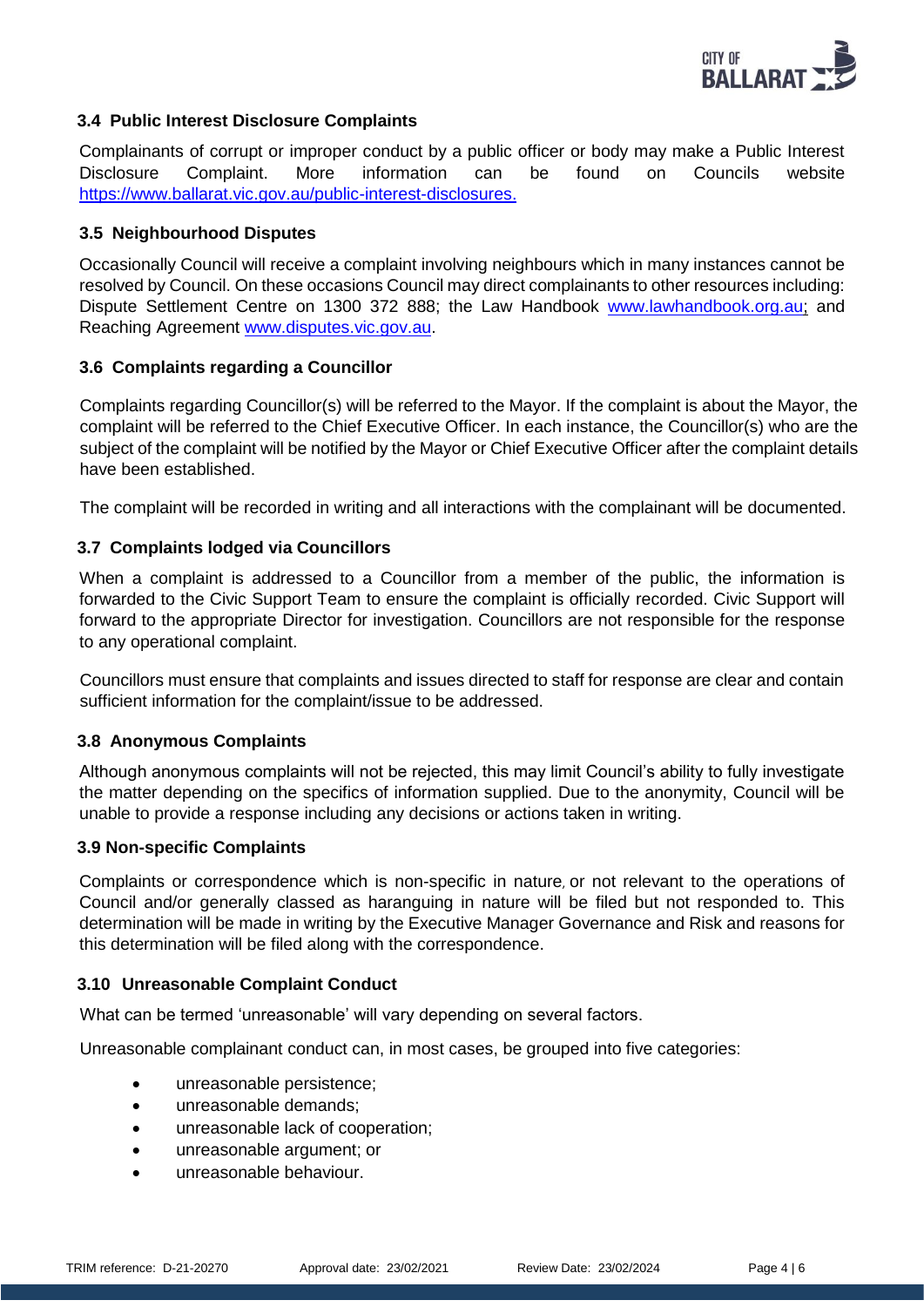

When instances of unreasonable conduct are apparent, the complainant will be informed in writing that the conduct is deemed unreasonable and that any further correspondence to Council regarding the matter, unless it includes new and relevant information, will be read and filed but not responded to.

Unreasonable complainant conduct by a member of the public may result in a limitation of access to both Council officers and buildings. These measures are only justified if there are safety concerns for Council officers or to ensure that other members of the public are not deprived of the resources to which they are entitled.

#### **3.11 Complaints to an external organisation**

If a complainant is still unable to resolve their complaint with Council, there are several organisations that can consider matters relating to Local Government. Each of these organisations have specific roles and limitations.

Complainants should only take their concern to another organisation if they have been unable to resolve their complaint with Council.

Other organisations which may be able to assist with Council complaints are:

- [Dispute Settlement Centre \(Dept of Justice](http://www.justice.vic.gov.au/disputes) and Community Safety);
- Equal Opportunity and Human Rights Commission;
- [Independent Broad-Based Anti-Corruption](http://www.ibac.vic.gov.au/) Commission (IBAC):
- Local Government Inspectorate;
- [Victorian Civil and Administrative Tribunal \(VCAT\);](http://www.vcat.vic.gov.au/) and
- [Victorian Ombudsman.](http://www.ombudsman.vic.gov.au/)

## **3.12 Complaint subject to statutory review**

Council has the discretion to refuse to deal with a complaint that is otherwise subject to a statutory review.

Council may determine that a complaint is more appropriately dealt with via a Statutory Review process if one exists. This may arise in circumstances where a matter is complex in nature or when a decision has already been made by Council or via delegation.

This discretion sits with the relevant Director and the complainant(s) will be informed in writing of the decision and the Statutory Review process.

In some instances, certain legislation will not allow Council to deal with a complaint if it is being dealt with via another external review process.

## **3.13 Privacy**

The City of Ballarat respects individuals privacy and is committed to protecting the personal and health information that is provided by individuals under the *[Privacy and Data Protection Act 2014](http://www.legislation.vic.gov.au/Domino/Web_Notes/LDMS/PubStatbook.nsf/f932b66241ecf1b7ca256e92000e23be/05CC92B3F8CB6A6BCA257D4700209220/%24FILE/14-060aa%20authorised.pdf)*, the *[Health](http://www.legislation.vic.gov.au/Domino/Web_Notes/LDMS/LTObject_Store/LTObjSt6.nsf/DDE300B846EED9C7CA257616000A3571/77FAA53ECDC0DA44CA2579030015D701/%24FILE/01-2aa023%20authorised.pdf)  [Records Act 2001](http://www.legislation.vic.gov.au/Domino/Web_Notes/LDMS/LTObject_Store/LTObjSt6.nsf/DDE300B846EED9C7CA257616000A3571/77FAA53ECDC0DA44CA2579030015D701/%24FILE/01-2aa023%20authorised.pdf)* and other applicable legislation.

Any personal or health information collected will only be used for the primary purpose for which it was collected, or for a permitted secondary purpose as stated under the *Privacy and Data Protection Act 2014.* If Council is required to collect personal or health information, it will only be collected by lawful and fair means and not in an unreasonably intrusive way.